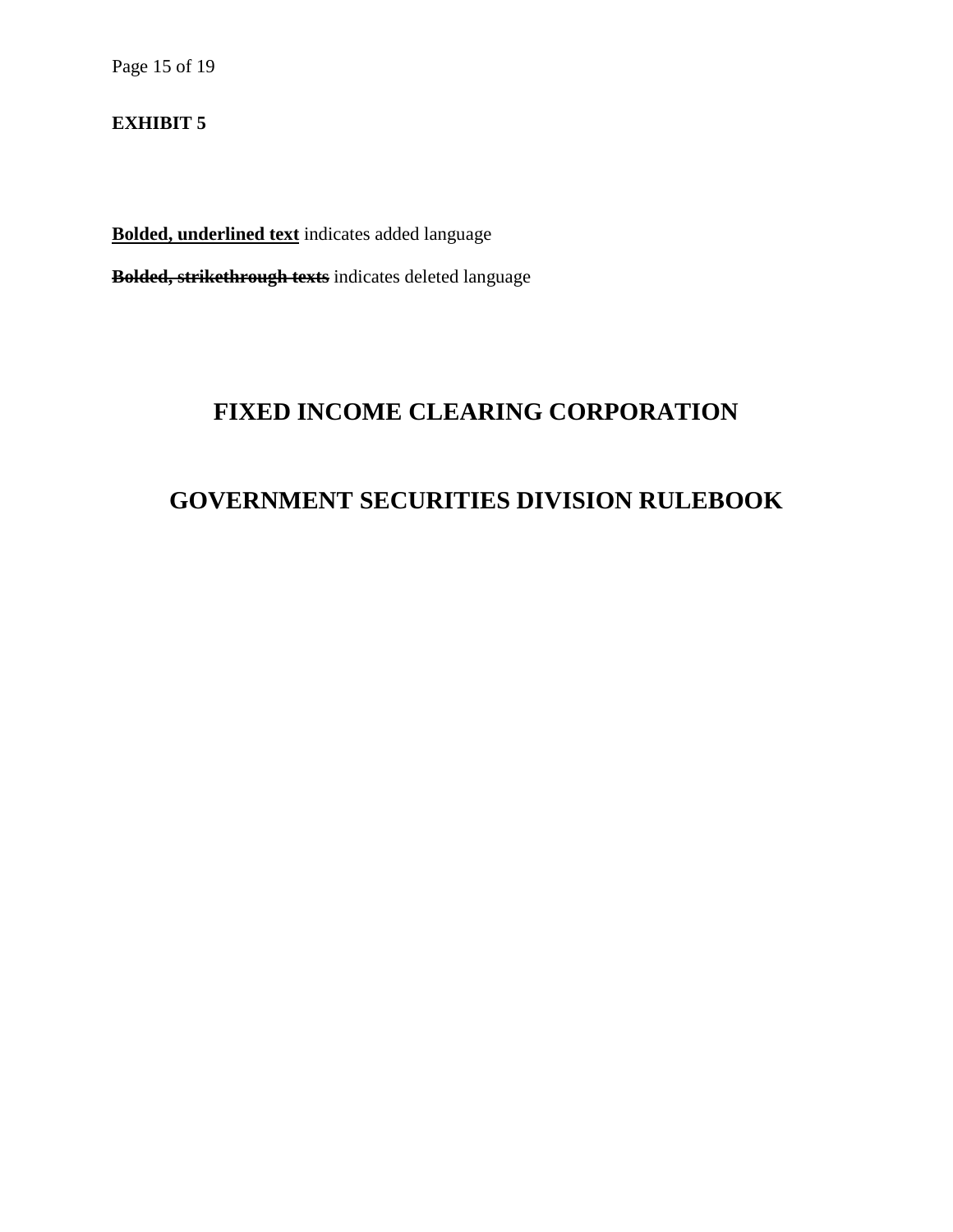## **FEE STRUCTURE**

(Effective **August 1January 1**, 2016)

**\* \* \* \***

## **XIII. CLEARING FUND MAINTENANCE FEE**

**On a monthly basis, the Netting Member shall be charged a fee, in arrears, calculated as the product of 0.25% and the average of each Netting Member's cash deposit balance in the Clearing Fund, as of the end of each day, for the month, multiplied by the number of days for that month and divided by 360; provided that, the investment rate of return on investment of the cash deposit balance in the Clearing Fund for that month is either equal to or greater than 0.25%. No fee will be charged for any month in which the monthly rate of return on investment of the cash deposit balance in the Clearing Fund is less than 0.25%.**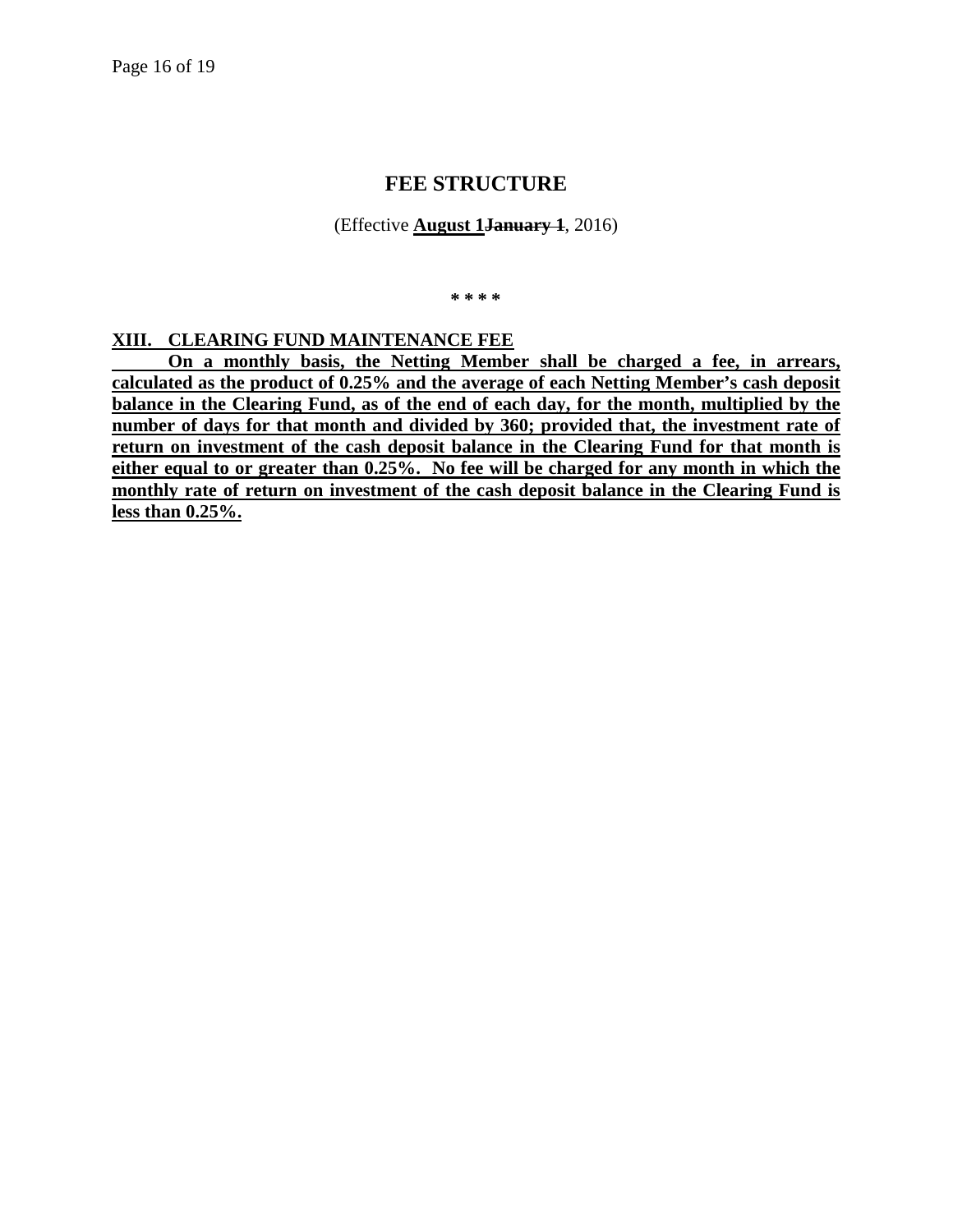Page 17 of 19

### **EXHIBIT 5**

**Bolded, underlined text** indicates added language **Bolded, strikethrough texts** indicates deleted language

# **FIXED INCOME CLEARING CORPORATION**

# **MORTGAGE-BACKED SECURITIES DIVISION CLEARING RULES**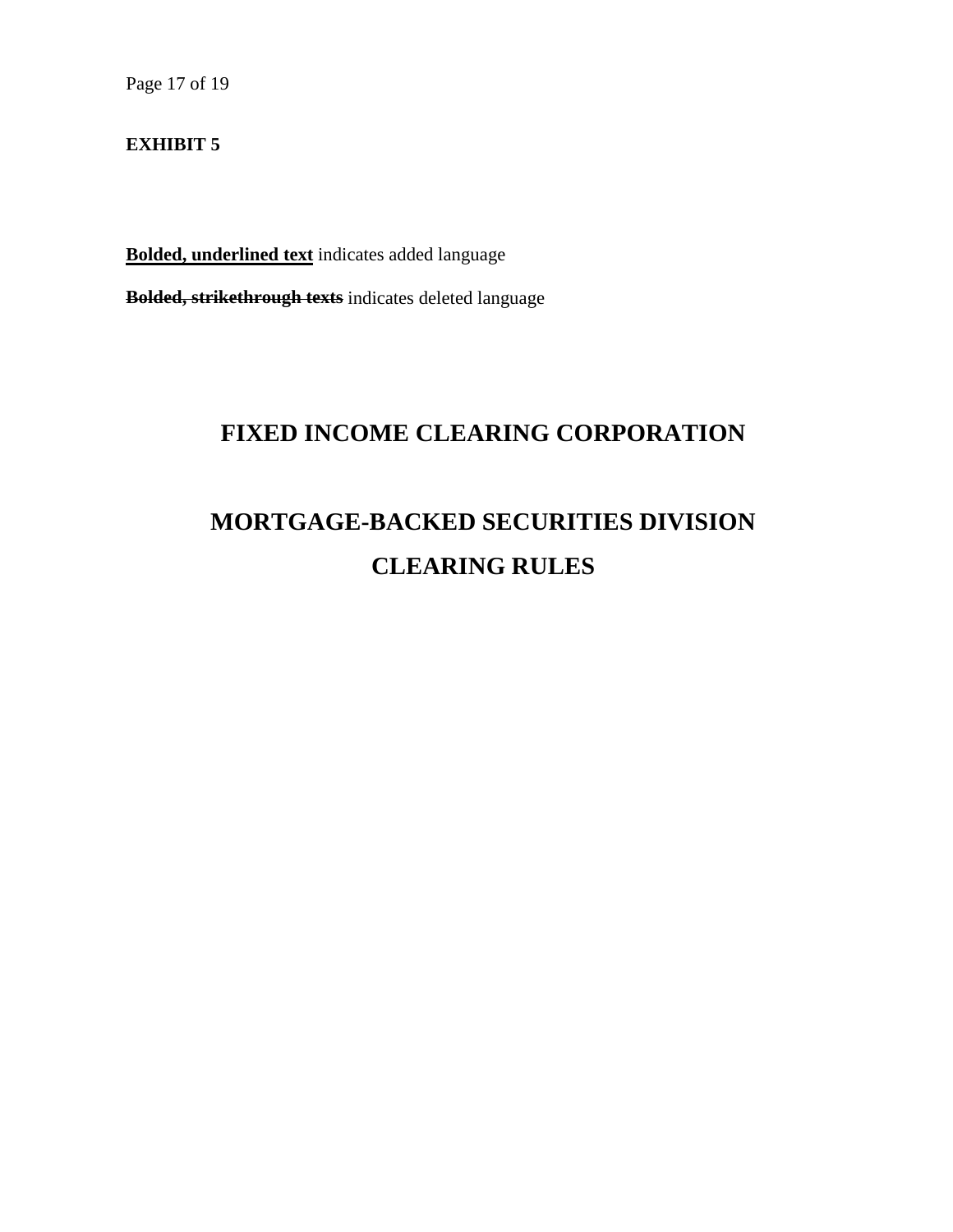### **FICC MORTGAGE-BACKED SECURITIES DIVISION**

### **SCHEDULE OF CHARGES BROKER ACCOUNT GROUP**

**I. FEES**

**\* \* \* \***

**Development Fee**

**\* \* \* \***

**Clearing Fund Maintenance Fee**

**On a monthly basis, the Clearing Member shall be charged, in arrears, a fee calculated as the product of 0.25% and the average of each Clearing Member's cash deposit balance in the Clearing Fund, as of the end of each day, for the month, multiplied by the number of days for that month and divided by 360; provided that, the investment rate of return on investment of the cash deposit balance in the Clearing Fund for that month is either equal to or greater than 0.25%. No fee will be charged for any month in which the monthly rate of return on investment of the cash deposit balance in the Clearing Fund is less than 0.25%.**

**\* \* \* \***